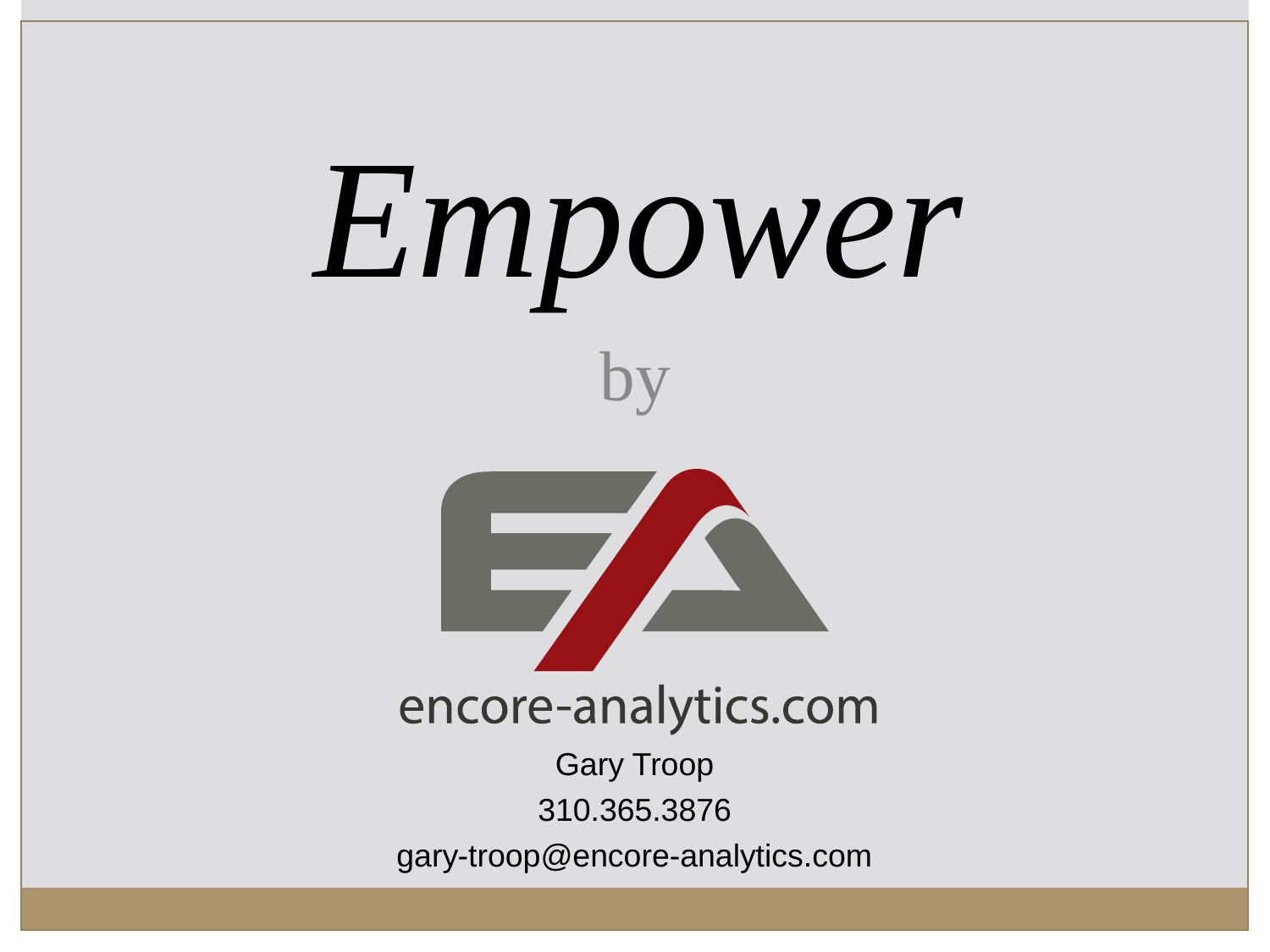- Cloud-Based Project Management Analytics
- Rich & Intuitive User Interface (UI)
- Powerful Sort Windows
- Streamlined Reports and Charts
- Integrated Gantt View
- Integrated Data Quality Indicators (DQI's)
- Quick Access to Element of Cost (EOC) Information
- Collaborative Format 5 Generation
- Integration With Other Data sources
- Simple to Deploy and Maintain

# Key Features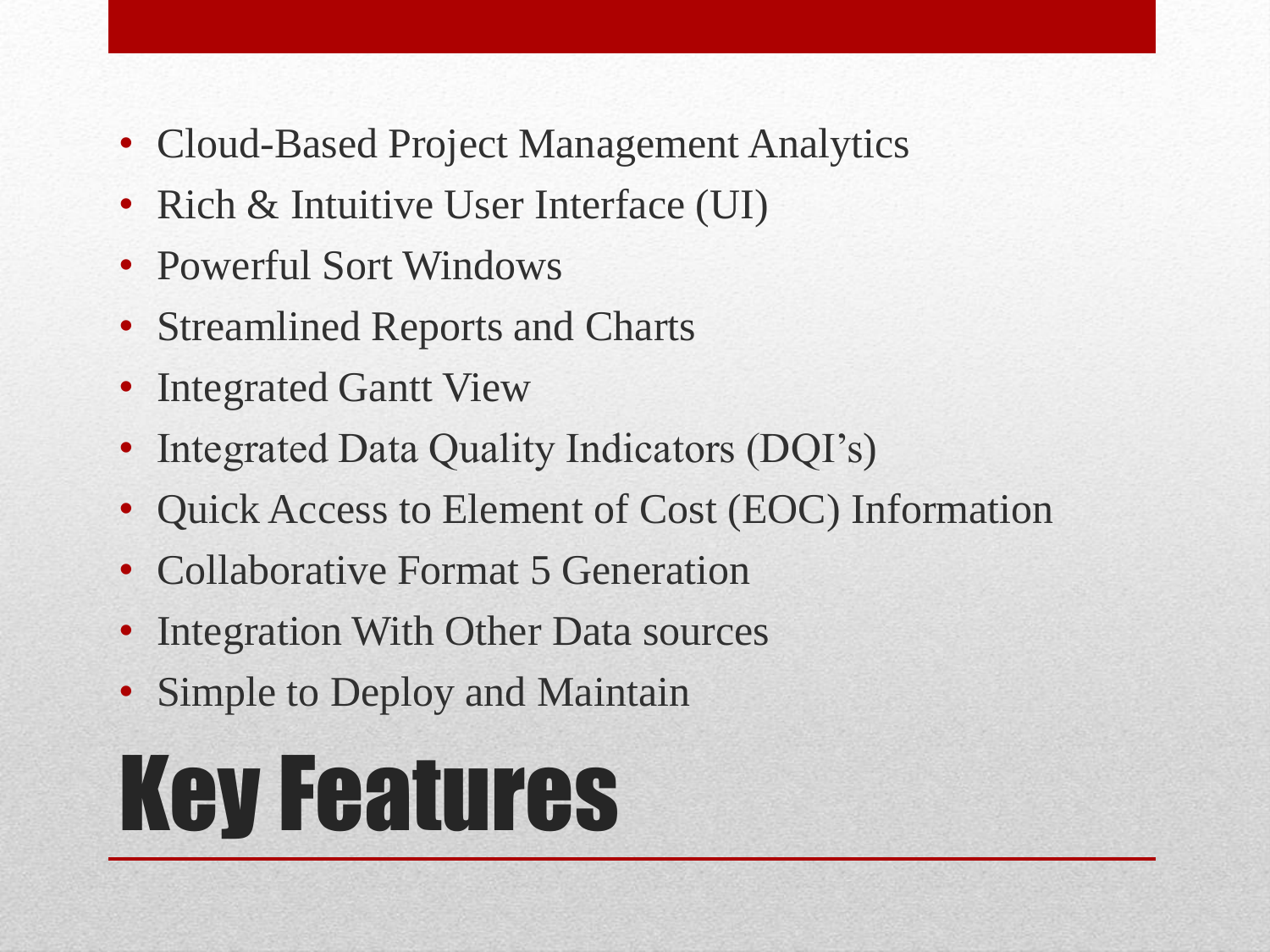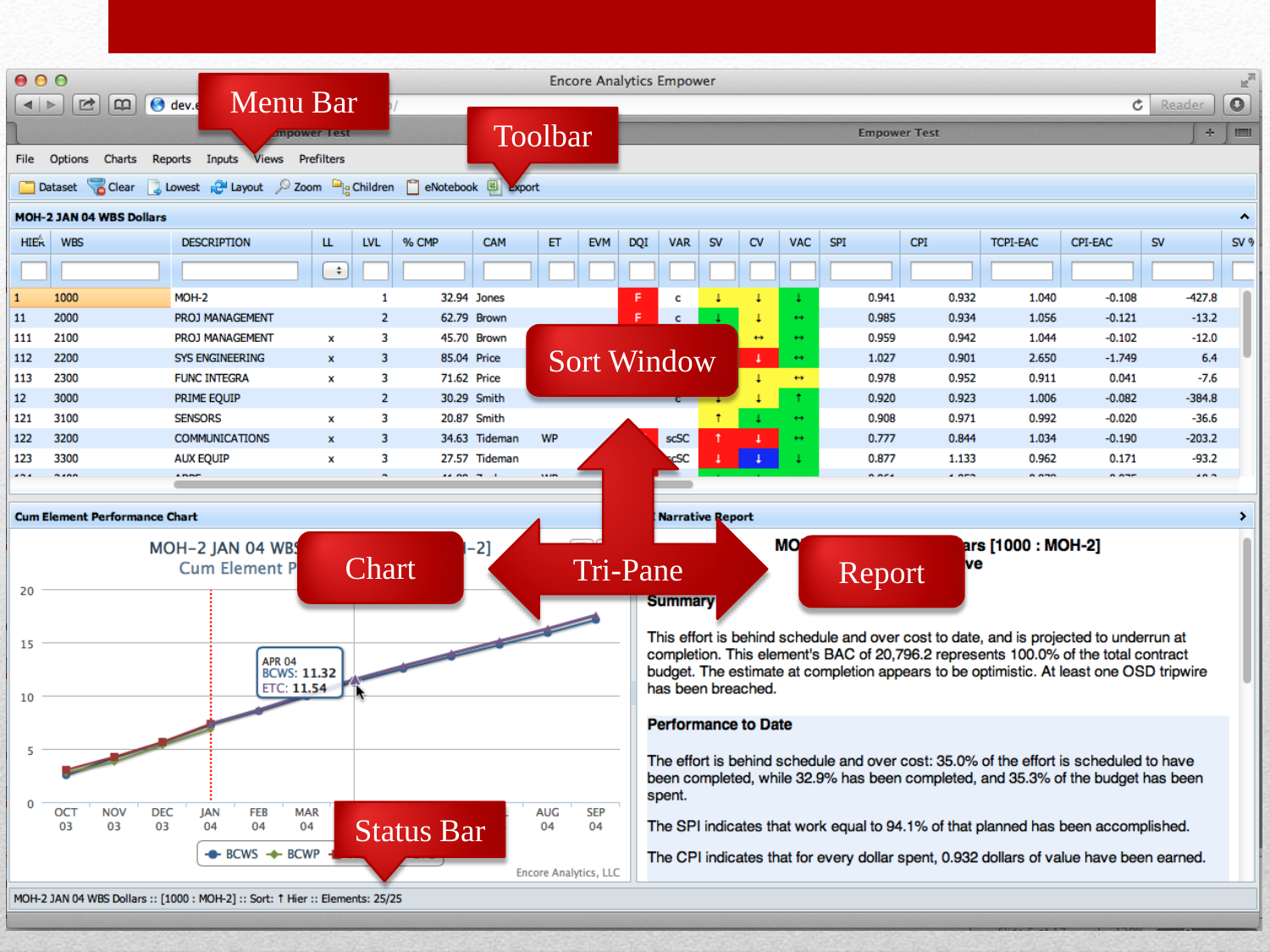|                                                                                     | <b>Custom Views</b>      | <b>Trailery</b> tics.com            |                                                       | <b>Custom Filters</b> |                |               | <b>Encore Analytics Empower</b> |                        |            |            |                   |                   |                   |     |       |     |       |  |
|-------------------------------------------------------------------------------------|--------------------------|-------------------------------------|-------------------------------------------------------|-----------------------|----------------|---------------|---------------------------------|------------------------|------------|------------|-------------------|-------------------|-------------------|-----|-------|-----|-------|--|
|                                                                                     |                          |                                     |                                                       |                       | Drag n Drop    |               |                                 |                        |            |            |                   |                   |                   |     |       |     |       |  |
| <b>Options</b><br>Charts<br>Reports<br>Inputs<br><b>Views</b><br>Prefilters<br>File |                          |                                     |                                                       |                       |                |               |                                 | <b>Column Location</b> |            |            |                   |                   |                   |     |       |     |       |  |
|                                                                                     |                          | Dataset Clear Jowest Playout 2 Zoom |                                                       | Interactive           |                |               |                                 |                        |            |            |                   |                   |                   |     |       |     |       |  |
|                                                                                     | MOH-2 JAN 04 WBS Dollars |                                     |                                                       |                       | <b>Filters</b> |               |                                 |                        |            |            |                   |                   |                   |     |       |     |       |  |
| <b>HIER</b>                                                                         | WE                       | TION<br><b>Tree View</b>            | LL                                                    | <b>LVL</b>            | % CMP          | <b>CAM</b>    | ET                              | <b>EVM</b>             | <b>DQI</b> | <b>VAR</b> | <b>SV</b>         | <b>CV</b>         | <b>VAC</b>        | SPI |       | CPI | т     |  |
|                                                                                     |                          |                                     | $\left(\begin{array}{c}\rightarrow\end{array}\right)$ |                       |                | $\div$        |                                 |                        |            |            |                   |                   |                   |     |       |     |       |  |
| 1                                                                                   | $\boxdot$ 1000           | MOH-2                               |                                                       | 1                     | 32.94 Jones    |               |                                 |                        | F.         | c          |                   |                   |                   |     | 0.941 |     | 0.932 |  |
| 12                                                                                  | $\boxdot$ 3000           | PRIME EQUIP                         |                                                       | $\overline{2}$        | 30.29 Smith    |               |                                 |                        |            | c          |                   | T                 |                   |     | 0.920 |     | 0.923 |  |
| 126                                                                                 | 3600                     | <b>PCC</b>                          | x                                                     | з                     | 28.99 Zepka    |               | WP                              |                        | <b>FSI</b> | c          |                   | ٠                 | $\leftrightarrow$ |     | 0.993 |     | 0.850 |  |
| 122                                                                                 | 3200                     | <b>COMMUNICATIONS</b>               | $\mathbf{x}$                                          | 3                     |                | 34.63 Tideman | <b>WP</b>                       |                        | <b>FSI</b> | scSC       |                   |                   | $\leftrightarrow$ |     | 0.777 |     | 0.844 |  |
| 128                                                                                 | 3800                     | <b>I&amp;A</b>                      | x                                                     | 3                     | 35.40 Troop    |               |                                 |                        |            | scS        |                   |                   | $\leftrightarrow$ |     | 1.194 |     | 0.955 |  |
| 121                                                                                 | 3100                     | <b>SENSORS</b>                      | $\mathbf{x}$                                          | 3                     | 20.87 Smith    |               |                                 |                        |            |            | Ť.                |                   | $\leftrightarrow$ |     | 0.908 |     | 0.971 |  |
| 127                                                                                 | 3700                     | <b>DATA DISPLAY</b>                 | ×                                                     | з                     | 41.13 Troop    |               |                                 |                        |            | sS         | Ť.                | $\leftrightarrow$ | $\leftrightarrow$ |     | 0.585 |     | 1.000 |  |
| 125                                                                                 | 3500                     | <b>COMP PROGRAMS</b>                | $\mathbf{x}$                                          | 3                     | 46.46 Pino     |               |                                 |                        |            |            | $\leftrightarrow$ |                   | $\leftrightarrow$ |     | 0.998 |     | 1.040 |  |
| 124                                                                                 | 3400                     | <b>ADPE</b>                         | ×                                                     | 3                     | 41.89 Zepka    |               | <b>WP</b>                       |                        | SI         | SC         |                   |                   | $\leftrightarrow$ |     | 0.961 |     | 1.053 |  |
| 123                                                                                 | 3300                     | <b>AUX EQUIP</b>                    | $\mathbf{x}$                                          | 3                     |                | 27.57 Tideman |                                 |                        | F.         | scSC       |                   |                   |                   |     | 0.877 |     | 1.133 |  |
| 11                                                                                  | $\boxminus$ 2000         | <b>PROJ MANAGEMENT</b>              |                                                       | $\overline{2}$        | 62.79 Brown    |               |                                 |                        | F.         | С          |                   |                   | $\leftrightarrow$ |     | 0.985 |     | 0.934 |  |
| 112                                                                                 | 2200                     | <b>SYS ENGINEERING</b>              | $\mathbf{x}$                                          | 3                     | 85.04 Price    |               |                                 |                        | е          | сC         |                   |                   | $\leftrightarrow$ |     | 1.027 |     | 0.901 |  |

## Sort Window Features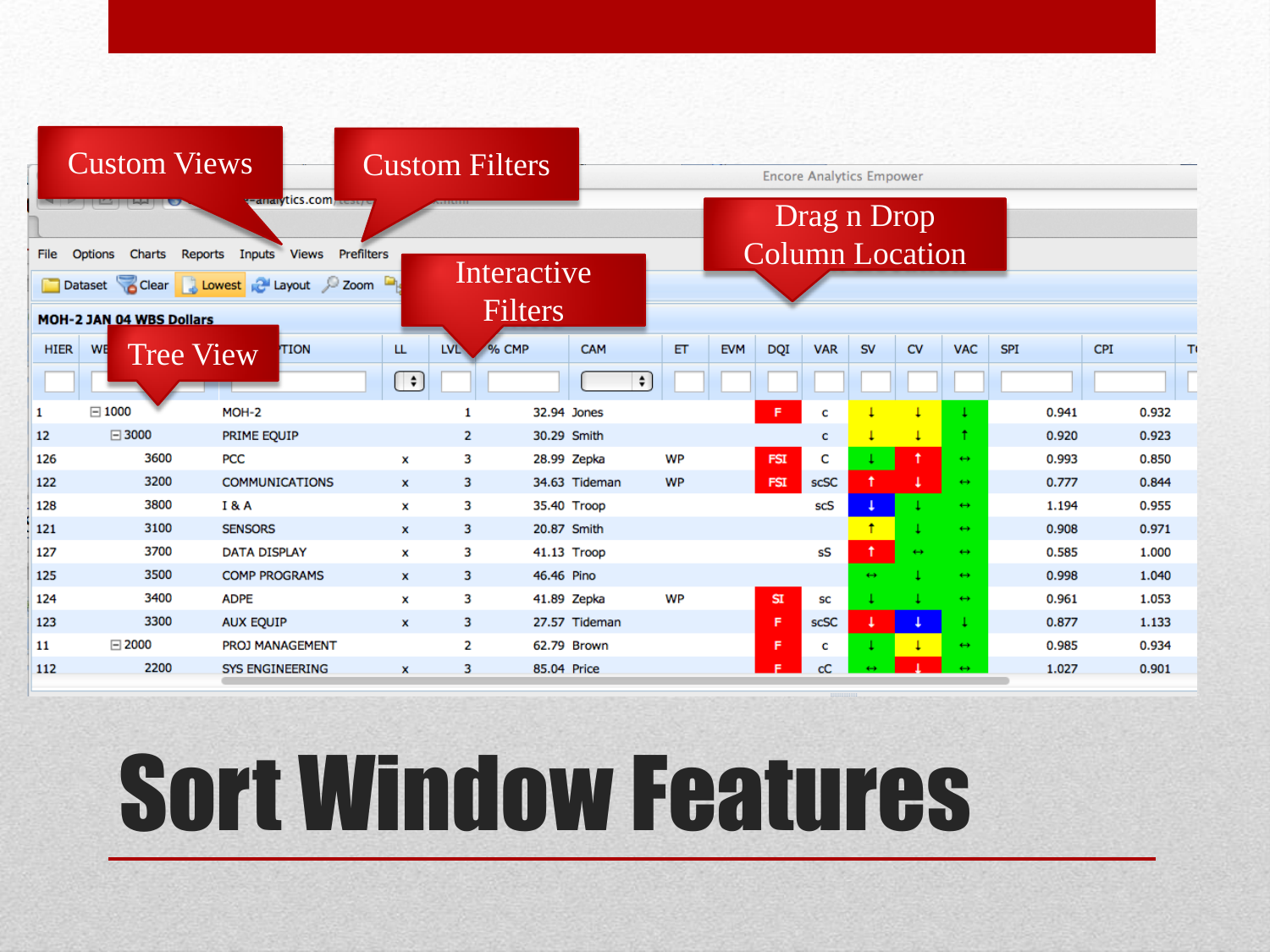- DQIs Grouped by Four Key Areas
	- Earned Value Data (E)
	- Schedule Data (S)
	- Cost & Schedule Integration (I)
	- Reasonableness of Forecast (F)
- DQI Outputs
	- Sort Window for Quick Problem Identification
	- Detailed Report Per Element
	- Six Period Trend Per Element
	- Export to MS Excel for Pivot Table Analysis
	- Export to MS Excel for Trend Analysis

### Data Quality Indicators (DQIs)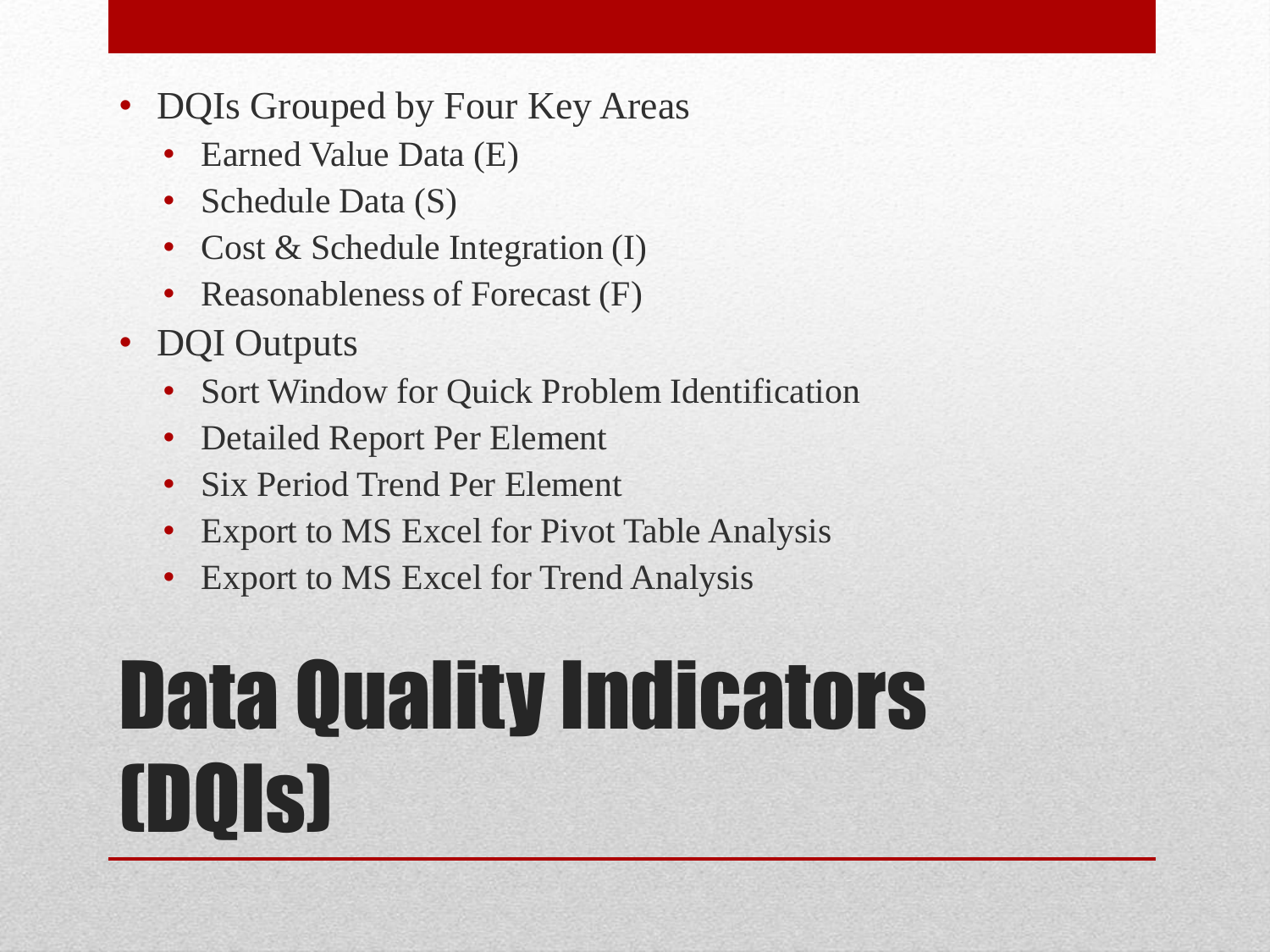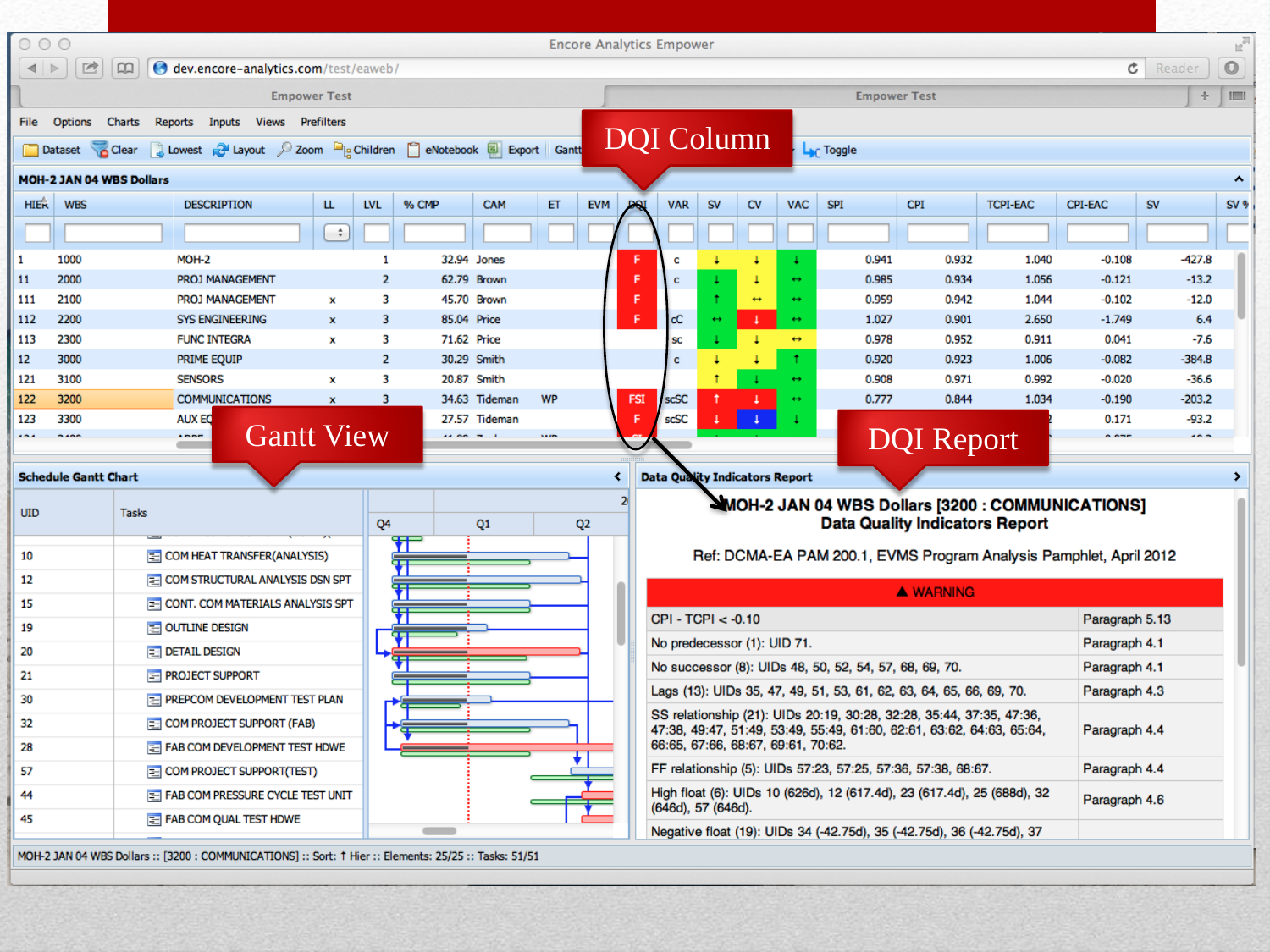### Cumulative Cost Variance by EOC (Thousands) 100 47.0 31.0 28.0  $9.0$ 11.0  $4.0$  $4.0$  $0.0$  $0.0$  $-10.0$  $-22.0$  $-44.0$  $-100$  $-86.0$  $-98.0$  $-200$  $-216.0$  $-300$  $-304.0$  $-317.8$  $-400$ APR 03 **MAY 03 JUN 03 JUL 03** AUG 03 SEP 03 OCT 03 NOV 03 DEC 03 LAB \$ OH \$ MAT \$ ODC \$ OTH \$ COM \$ G&A \$ + Total Element of Cost (EOC)

MOH-2 JAN 04 WBS Dollars [3600 : PCC]

 $9.0$ 

 $-305.2$ 

JAN 04

MOH-2 JAN 04 WBS Dollars [3600 : PCC] Element of Cost (BAC) G&A \$: 7.8 % = \$450.0 **OH \$** : 24.1 % = \$1,400.0 **ODC \$:** 1.7 % = \$100.0 **MAT \$: 14.7 % = \$851.0** LAB  $$: 51.7 % = $3,000.0$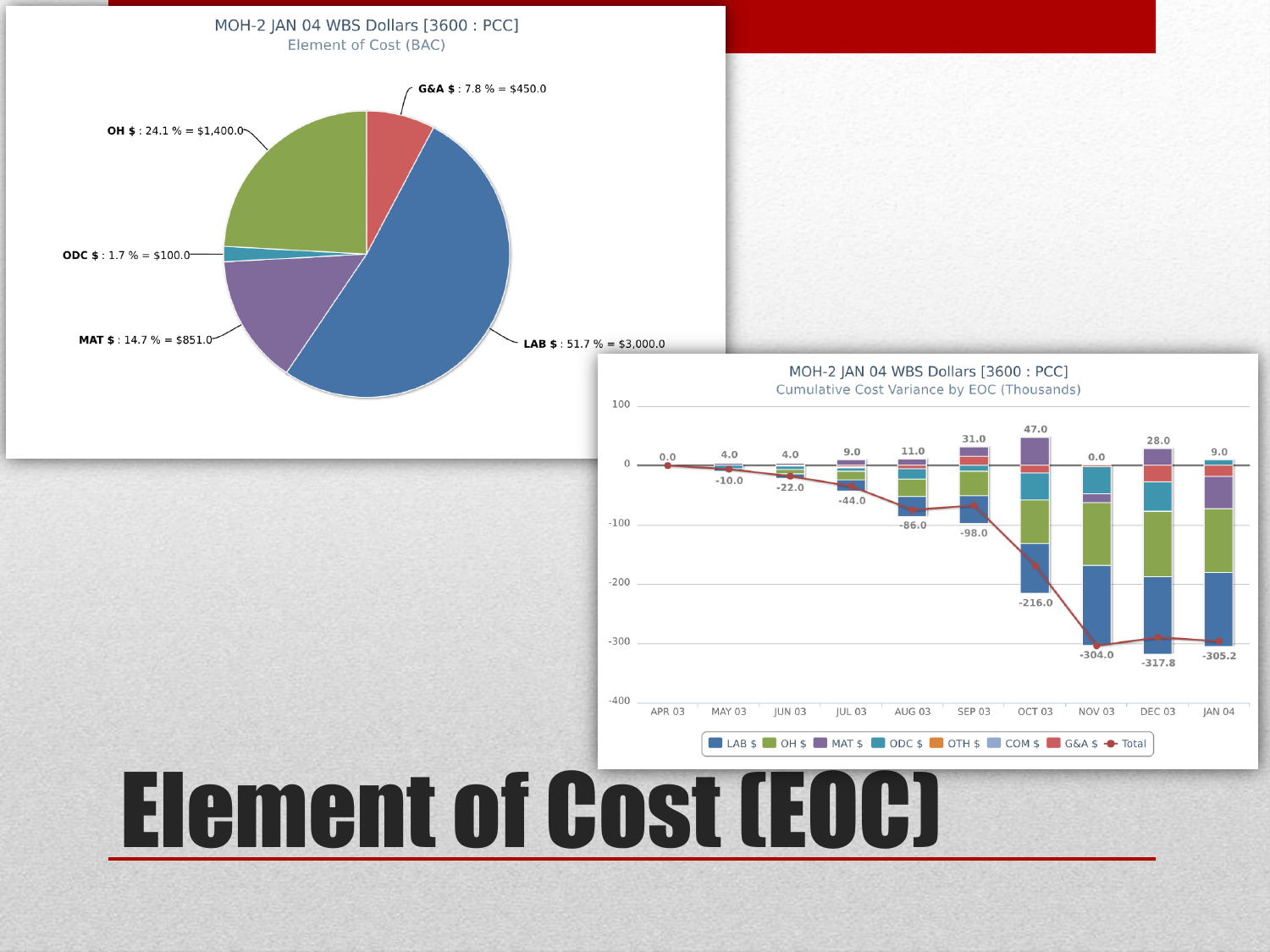- Powerful Editor
	- Extensive Formatting Controls
	- Spell Checker
	- "Pin" Feature for Narrative Summarization
- Change Tracking
	- Track Edits by User
	- Accept Individual Changes or All Changes

### Collaborative Format 5 **Generation**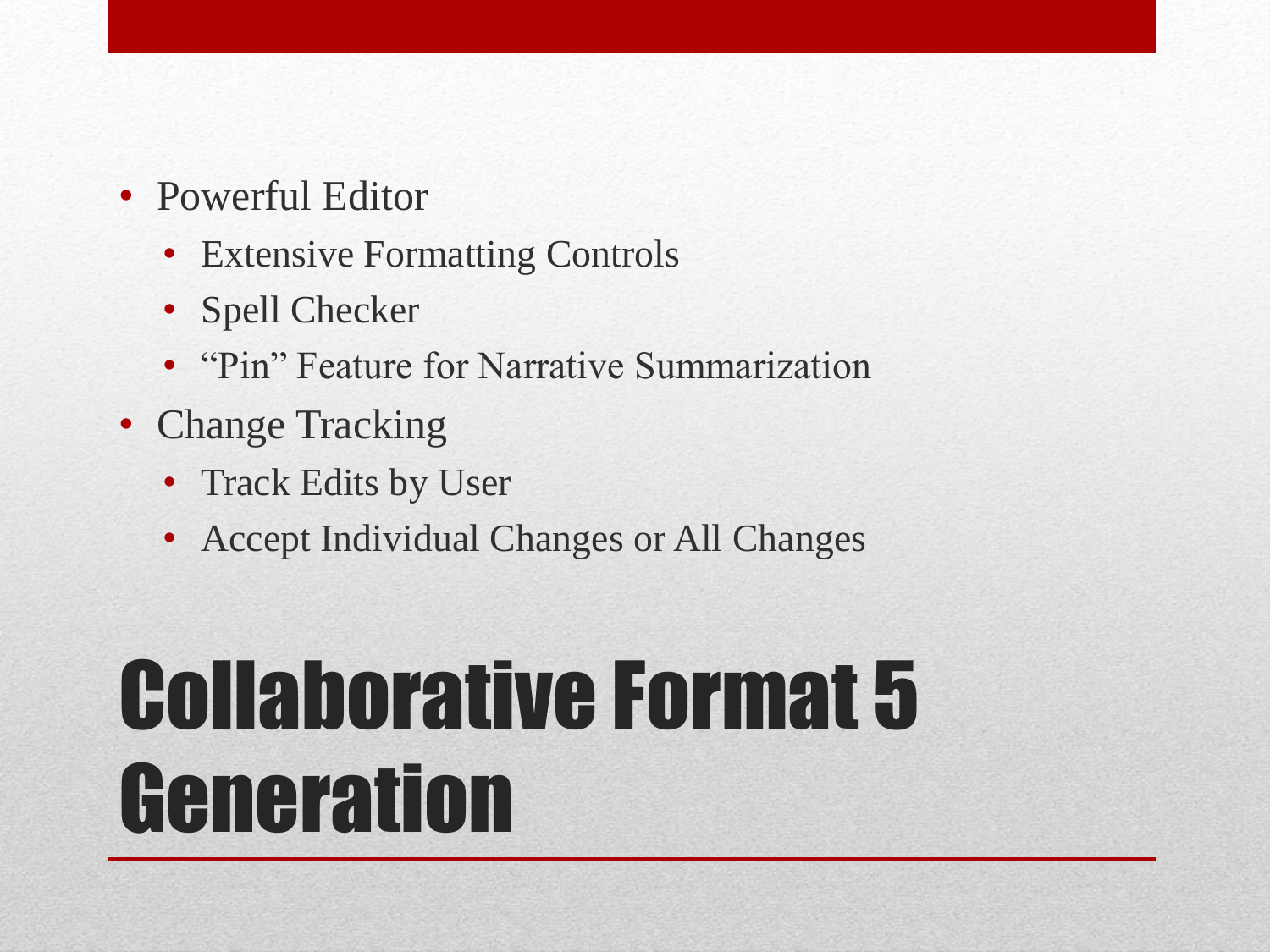- CAM eNotebook Link
	- Provides Single Launch Point
	- Hyperlink per Element
- Adaptive Touch Reports (ATP)
	- Access to External Data Sources
	- Integrate Custom Reports

### Integration with Other Data